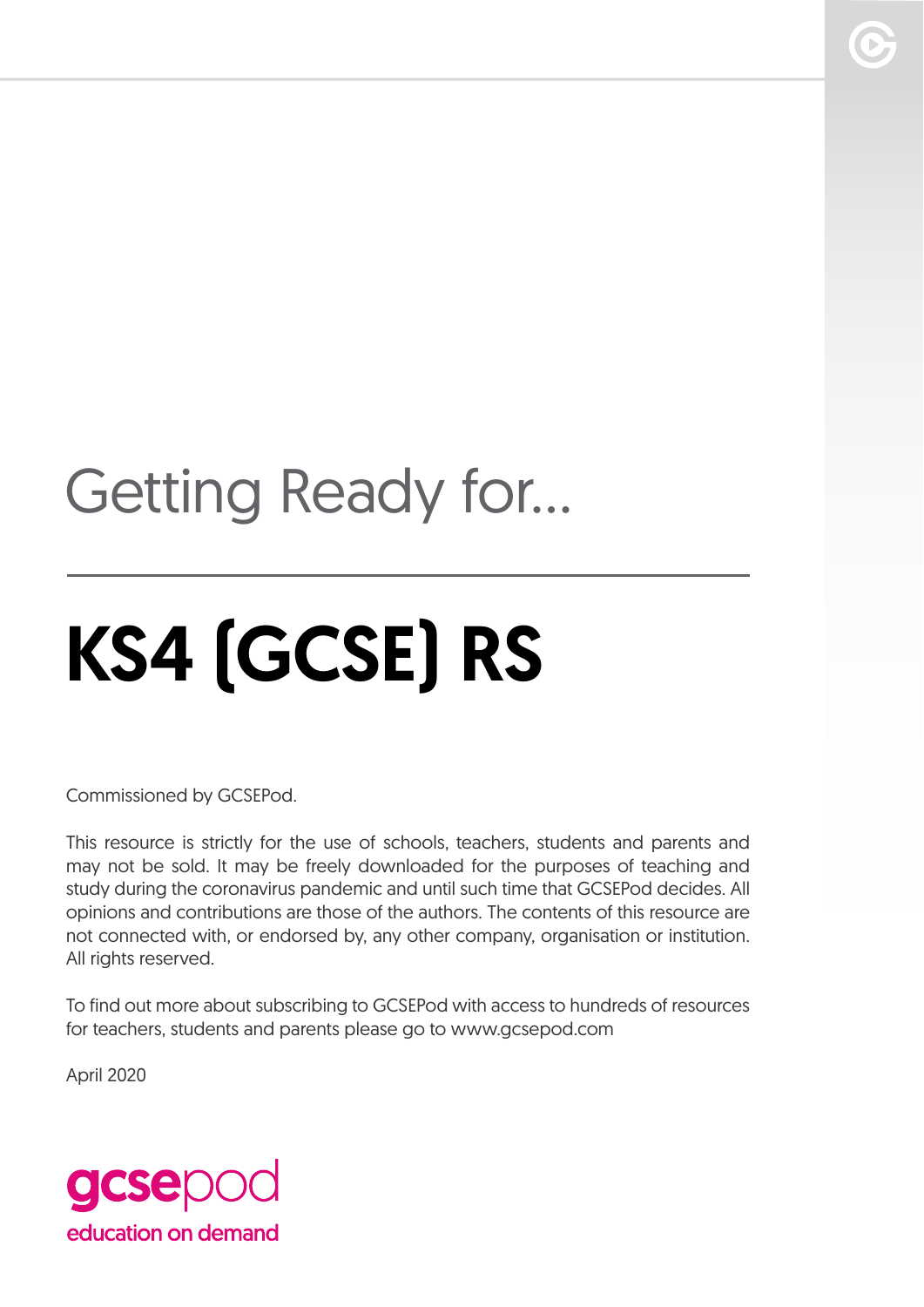### **Activities**

#### 1. The Nature of God

Christians are monotheists, meaning that they believe in one God. They believe that God has three persons; this is known as the Doctrine of the Trinity.

- Can you create a poster explaining Christian beliefs about the nature of God? Make clear that while Christians are monotheists, they believe in the Doctrine of the Trinity. Show the different persons of the Trinity. Only use key terms as the words on your poster.
- Can you extend this by researching and comparing Christian beliefs about the nature of God with what Muslims believe about the nature of God? Write a paragraph explaining any similarities and differences that you find.

#### 2. Life After Death

Religious believers do not agree what happens after a person has died. Some religions believe that after a person dies, there is a place for those who have been good and a place for those who have been bad. They may believe that people are resurrected too. Other religions suggest that after death, individuals are reincarnated; this means that they will be reborn into another body. Their behaviour in a previous life will affect their next rebirth.

- Can you create a Venn diagram comparing religious ideas about resurrection with religious ideas about reincarnation? Do some research online or in textbooks if you need to.
- Can you extend this further by evaluating these different religious beliefs? Write a paragraph explaining what you find persuasive or unpersuasive about these different beliefs. Try and use a variety of reasons and evidence in your evaluation.



1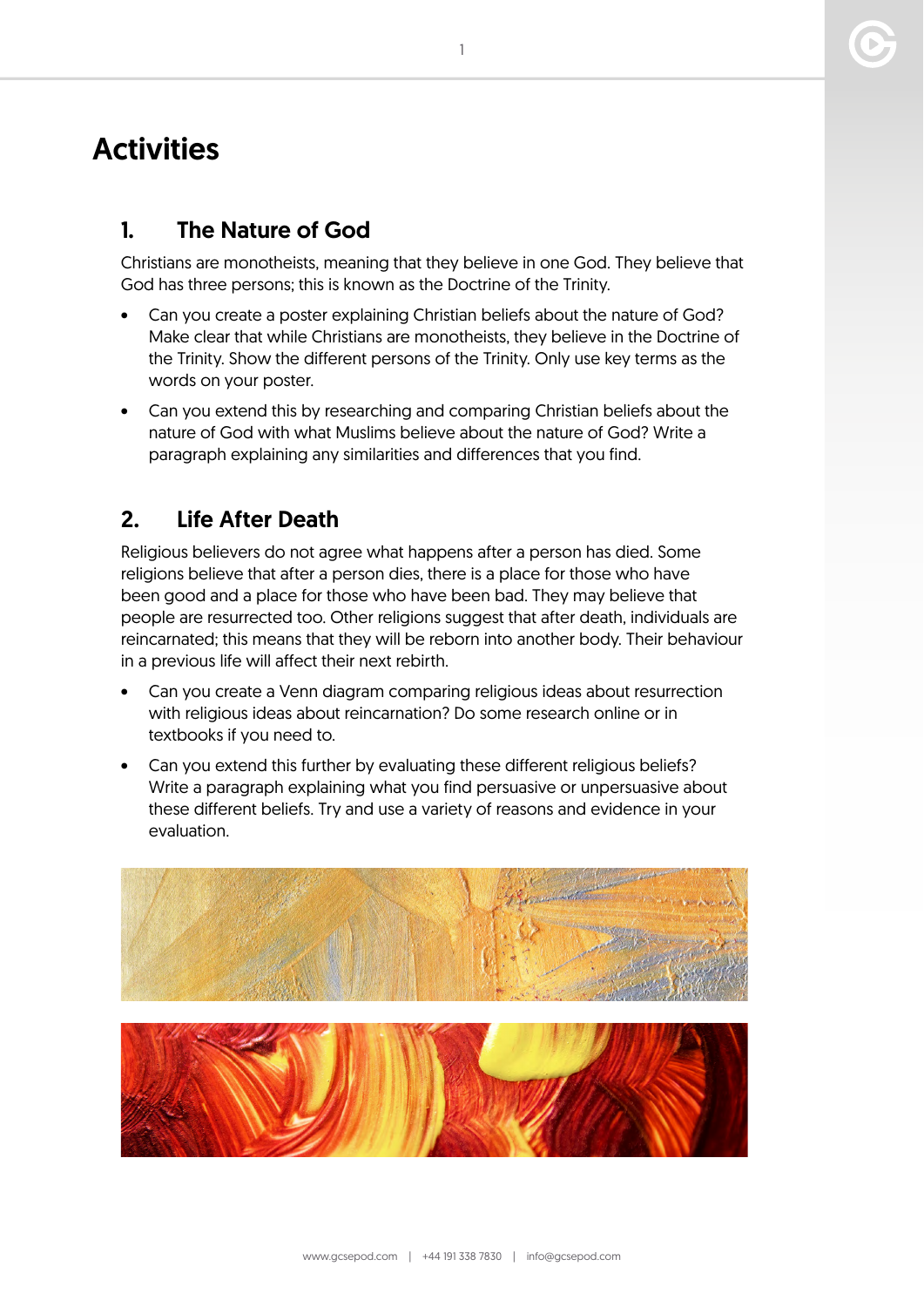#### 3. Creation

Christians believe that God is the creator of the universe, but there are different ways that Christians understand what it means to say that God created the universe.

- Can you explain the differences in beliefs amongst different Christian groups when it comes to creation?
- Can you imagine and write a Twitter conversation between a Literalist Christian and a Progressive Christian about what it means to say that God created the universe? Make sure you refer to how they interpret what the Bible says about creation, with special attention given to the ways they understand the Genesis creation stories.
- Can you extend this further by creating a hashtag for the different approaches? Come up with a short phrase which you think best sums up what these different Christians think about God as the creator of the universe.

#### 4. Sacred Writings: The Bible

Christians use the Bible to help guide them in their everyday lives. It contains teachings that can be applied to the moral issues that Christians face.

- Can you design a leaflet explaining how Christians can use the Bible as a guidebook for life? Make sure you explain how the different parts of the Bible may help Christians understand what the right thing to do is when facing a difficult ethical decision.
- Can you extend this by evaluating the claim "The Bible is not a good guidebook for life in the 21st century"? Explain your own opinion with reasons and evidence to support your claims. Try and use a direct Bible quotation within your answer.

#### 5. Festivals

Festivals are important to religious believers. It is an opportunity for religious communities to come together and celebrate their faith.

- Choose a religious festival and write a blog post about how believers celebrate this festival. Imagine a friend invited you to celebrate your chosen festival with them and their family. Make sure you use key words and explain their meanings for your readers.
- Can you extend this by finishing your blogpost with an explanation of why festivals are important for believers? Try and give a range of reasons in your explanation.

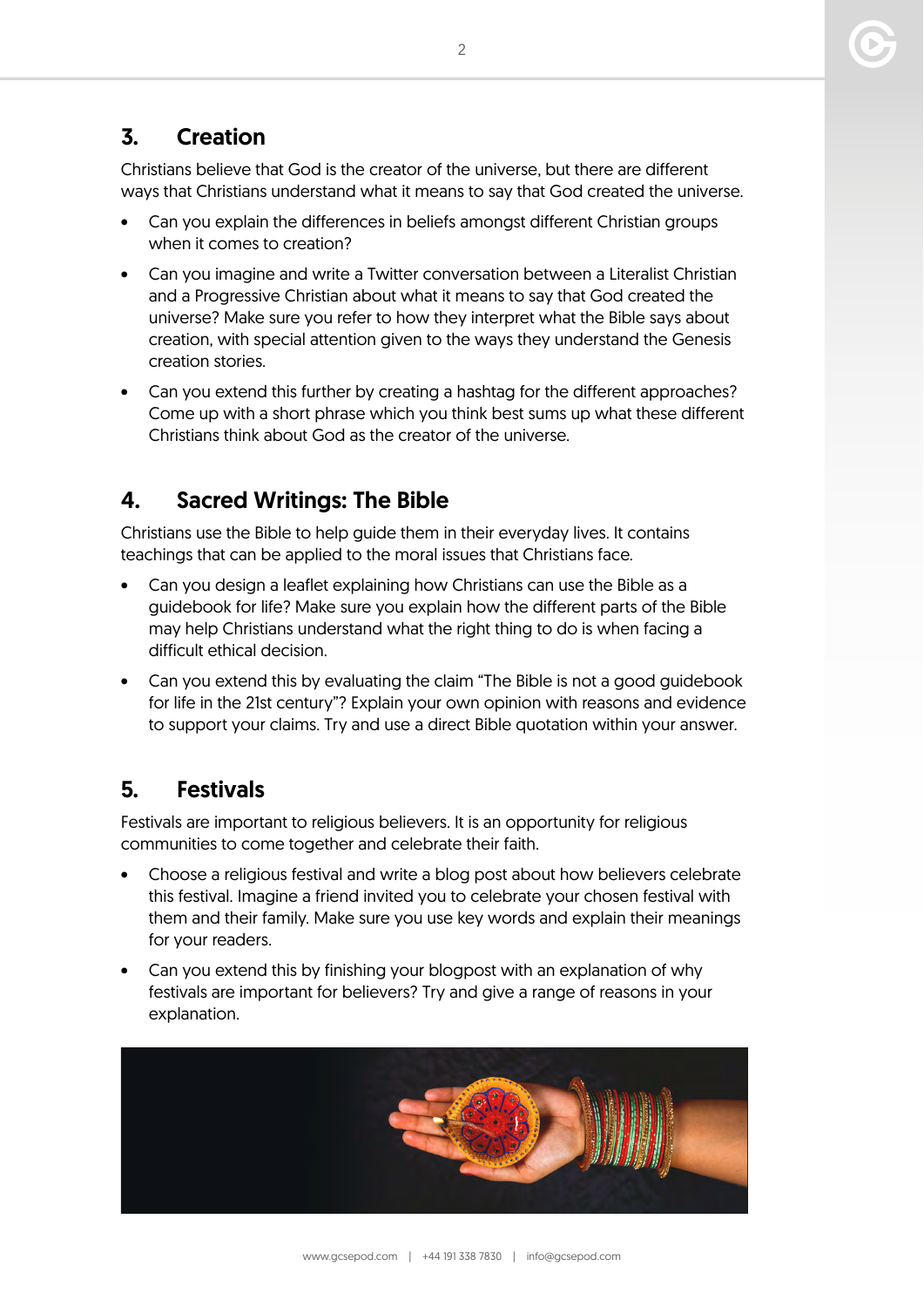#### 6. Relationships and Family

Religious teachings impact upon every aspect of a believer's life. Believers may look to their religion for guidance about how they should act in romantic relationships.

- Can you explain what two different religions teach about sex before marriage? Make sure you explain how their beliefs have been inspired by the teachings of their holy books.
- Can you extend this by showing the differences in attitudes towards sex before marriage within the religions you have chosen? Remember not all members of a religion have the same attitudes about sex before marriage. Explain why this is the case.

#### 7. Abortion

Abortion is the deliberate ending of a pregnancy, and it has been legal in England, Scotland and Wales since 1967. But, there are different opinions within society about abortion and whether it is acceptable. Those who believe abortion is acceptable are often called "pro-choice", while those who believe that abortion is wrong are often called "pro-life."

- Can you explain the reasons that these different groups give for their viewpoints? Make a table with two columns to display the different reasons. Label one column "pro-choice" and the other column "pro-life."
- Can you extend this by evaluating the two different viewpoints? Explain what you think about the reasons offered and why you find some reasons more persuasive than others.

#### 8. Religion, Human Rights and Social Justice

Much has been made about the status and role of women within religion. Some people claim that women are treated as second class citizens by their religions while others believe that religions promote equality as they teach that everyone is made by God.

- Can you write a short newspaper article explaining the status of women within Christianity and Islam? Show the similarities and differences between the religions and within them too. Make sure you refer to the influence of the Bible and the Qur'an on the attitudes of Christians and Muslims.
- Can you extend this by concluding your article with your own opinion about this quotation: "Religions suggest that women are not as important as men"? Link back to the different points you have raised in your newspaper article and make clear why you feel as you do.